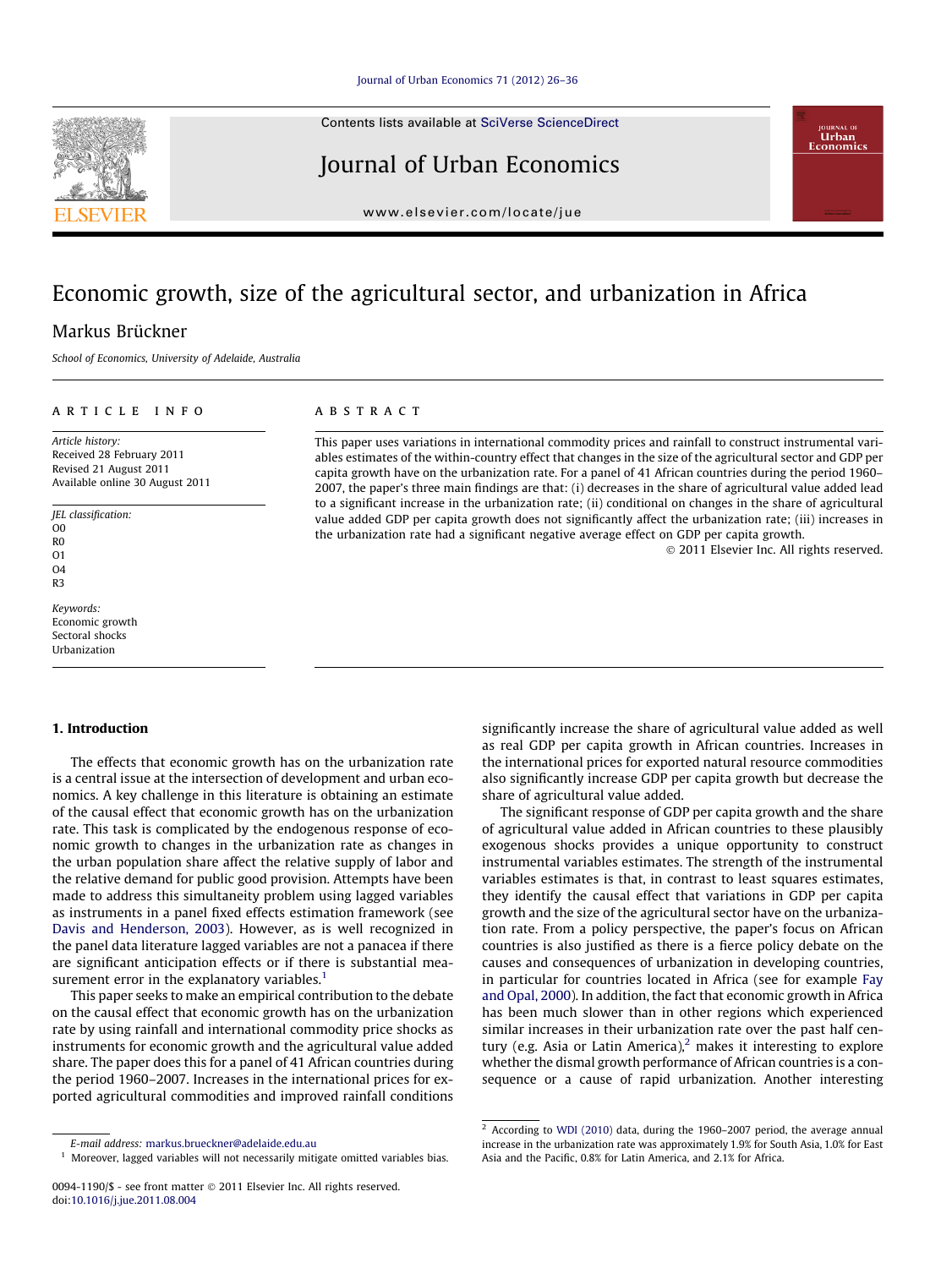

Fig. 1. Predicted effects of rainfall on economic growth, agricultural value added share, and urbanization. Note: The left-hand-side figure plots the predicted effects that rainfall has on economic growth based on the estimates shown in column (1) of [Table 4.](#page--1-0) The figure in the middle plots the predicted effects that rainfall has on the agricultural value added share based on the estimates shown in column (2) of [Table 4](#page--1-0). The right-hand-side figure plots the predicted effects that rainfall has on the urbanization rate based on the estimates shown in column (2) of [Table 3](#page--1-0).

stylized fact that makes focus on African countries of particular interest is that the relative economic size of the agricultural sector decreased by over half a percent per annum while real GDP per capita increased by less than one percent per annum over the sample period.

The paper's first main finding is that within-country decreases in the share of agricultural value added lead to significant within-country increases in the urbanization rate. Controlling for country and year fixed effects, an instrumental variables regression yields that a one standard deviation decrease in the share of agricultural value added increases the urbanization rate within 1 year by about 0.5 standard deviations, and by about 0.8 standard deviations when cumulated over a 5-year period. Changes in the agricultural value added share imply a change in the relative economic size of the agricultural sector. The change in the relative economic size of the agricultural sector implies in turn a change in the income generated in non-agricultural/urban areas relative to the income generated in agricultural/rural areas. Such a change in relative incomes provides a strong incentive for income maximizing individuals to move from rural to urban areas. The paper's first main finding is thus consistent with models of rural–urban migration that predict changes in the relative income prospects of cities to be a key driving force of the urbanization process.<sup>3</sup>

The paper's second main finding is that conditional on the agricultural value added share economic growth does not have a significant average effect on the urbanization rate. This result derives from a two-stage least squares regression where both GDP per capita growth and the agricultural value added share are instrumented by commodity price shocks and rainfall. The two-stage least squares estimate on real GDP per capita growth in this regression is quantitatively small and statistically insignificant while the estimate on the agricultural value added share is quantitatively large and highly significant. The paper's second main result therefore suggests that, beyond changes in the size of the agricultural sector, GDP per capita growth has only minor effects on the urbanization rate (see Fig. 1).

The development economics literature has argued that as income per capita of low income economies increases the relative size of the agricultural sector decreases (see for example [Echevar](#page--1-0)[ria, 1997;](#page--1-0) [Laitner, 2000](#page--1-0)). In a regression that includes both, GDP per capita growth and the change in the agricultural value added share, the effect that economic growth has on the urbanization rate through the effect on the relative size of the agricultural sector is shut down. The paper shows that unconditional on the agricultural value added share GDP per capita growth does have a significant positive average effect on the urbanization rate. An instrumental variables regression yields that unconditional on the agricultural value added share, a one standard deviation increase in GDP per capita growth increased the urbanization rate by about 0.3 standard deviations. The paper's findings are therefore not at odds with the empirical urbanization literature that has been concerned about the endogeneity of city size to workers' income.<sup>4</sup>

The paper's findings are also relevant for the literature on the determinants of urbanization in several other aspects. First, they show that plausibly exogenous shocks which differentially affect the relative economic size of the rural sector have a significant effect on the rural–urban migration decision. Second, the instrumental variables estimates identify a key channel through which economic growth affects urbanization: the sector shift out of agriculture. Third, the estimates provide a quantitative benchmark against which to compare predictions from general equilibrium models.<sup>5</sup>

The paper's empirical results also shed light on the question of how urbanization affects economic growth. Given the instrumental variables estimates of the effect that economic growth has on urbanization, it is possible to obtain an endogeneity adjusted estimate of the effect that urbanization has on economic growth. This can be done by using a two-step estimation procedure that adjusts for the effect that economic growth has on the urbanization rate. The main finding from this two-step approach is that increases in the urbanization rate had a significant negative average effect on GDP per capita growth of African countries: a one standard deviation increase in the urbanization rate led to a significant decrease in real GDP per capita growth of about 0.4 standard deviations. When measured by the change in average incomes, a change in the population share from the rural to the urban sector had therefore a significant negative average effect on economic growth. The paper provides an explanation for this result by documenting that urbanization had a particularly large negative effect on economic growth in African countries characterized by strong ethnic divisions, low initial income per capita, and high primacy rates.

The remainder of the paper is organized as follows. Section [2](#page--1-0) describes the data. Section [3](#page--1-0) discusses the estimation strategy. Section [4](#page--1-0) presents the main empirical results. Section [5](#page--1-0) concludes.

 $3$  See for example the classic model of rural-urban migration of [Harris and Todaro](#page--1-0) [\(1970\)](#page--1-0) or the models of [Brueckner \(1990\)](#page--1-0) and [Becker and Morrison \(1999\),](#page--1-0) among others.

<sup>4</sup> See for example [Glaeser and Mare \(2001\), Costa and Kahn \(2001\), Rosenthal and](#page--1-0) [Strange \(2008\)](#page--1-0) or [Combes et al. \(2010\)](#page--1-0).

Predictions from general equilibrium models on the effects that income has on urbanization are naturally about a within-country relationship. The paper's fixed effects estimates are computed from within-country variation of the data and therefore are well suited for comparison to the quantitative predictions of parameterized general equilibrium models.